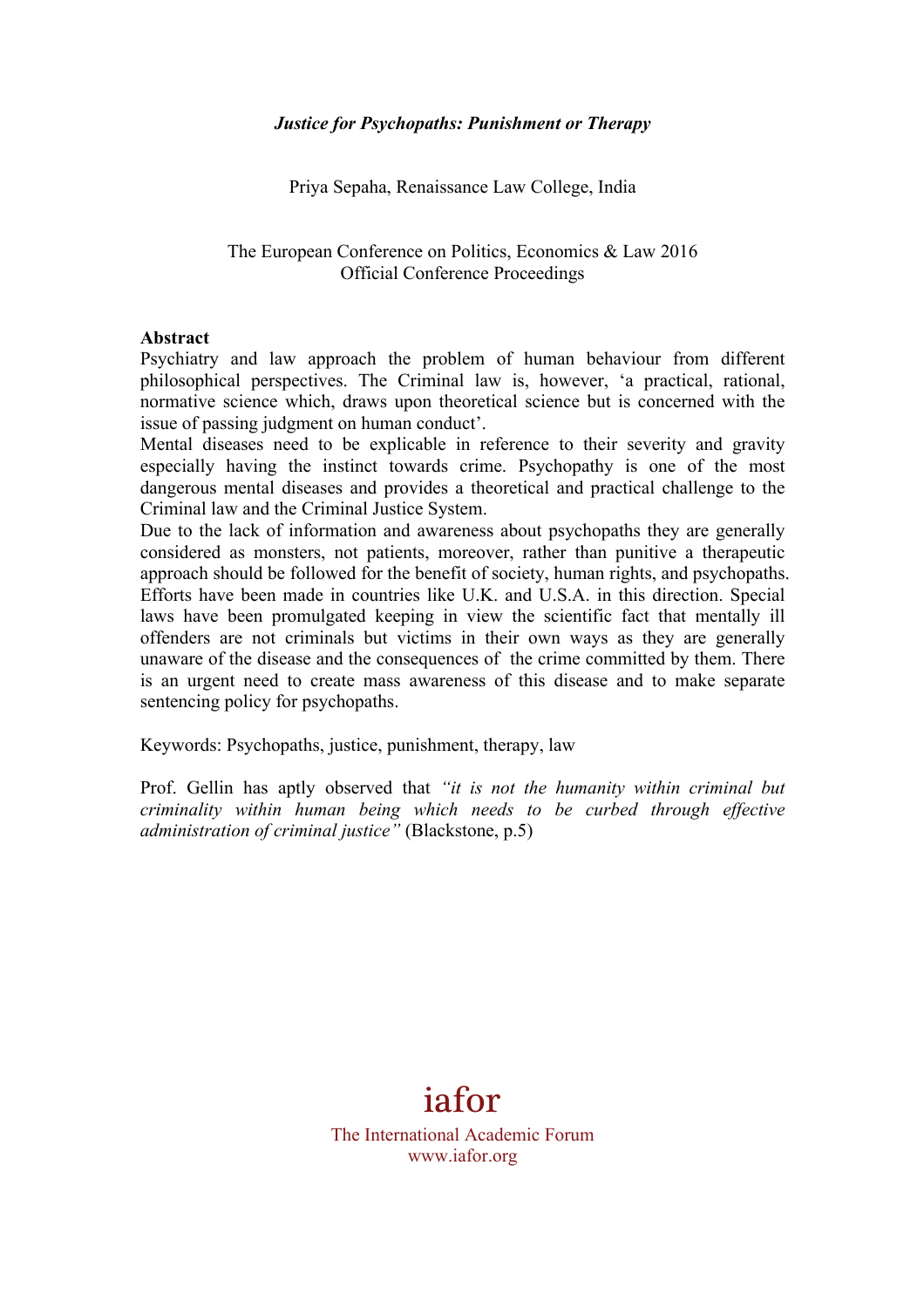#### **Introduction**

One of the challenges of crime is that any attempt at its understanding demands knowledge across a wide range of disciplines. The causes of crime are one of the important segments of the crime problem that require more discussion, investigation, research and call for more social, governmental and judicial action.

It is important to understand that punishing all type of criminal or deviant acts will not serve any purpose. Crime control can be achieved only by knowing the reason behind the crime and other correlated factors influencing the personality of the offender.

The principle of criminology and penology serves as effective guidelines for formulating the penal policy for such offenders. Both when applied together give a more effective explanation of crime as it explains the reason and causes for the same.

A knowledge of the inter-linkages between various key concepts is helpful in understanding the whole issue holistically. To transform anyone from an evil man to an innocent victim, we must understand the notions of responsibility and excuses. This requires an understanding of the whole institution of punishment and its justification. It is only with an understanding of the nature of the mental illness that one can appreciate concepts such as responsibility, excuse, punishment and evil (Reznek, 1997).

The present research work initiates the discussion on justice by explaining the procedure for sentencing and its practical application with respect to psychopaths. This is followed by a discussion on various opinions on mentally ill offenders. The whole issue is discussed in the backdrop of the sentencing policy evolved in other parts of the world, particularly the therapeutic approach being used in the U.S.A. and U.K.

## **Psychopaths and their traits**

A psychopathy is a form of the mental disease mainly linked to anti-social personality disorder. The study of psychopaths reveals that they are incapable of feeling guilt, remorse or empathy for their actions. They are generally cunning, manipulative and know the difference between right and wrong. They are incapable of normal emotions such as love and generally react without considering the consequences of their actions and show extreme egocentric and narcissistic behaviour.

A narrower meaning of the term 'psychopathic' first appeared in the work of Koch(1891) who under the heading 'Psychopathic Inferiorities', grouped abnormal behavioural states, which he believed resulted from psychological weaknesses in the brain. Koch's work was succeeded by the writings of Schneider (1923) who established psychopathy as a subclass of abnormal personality and suggested ten different forms of the psychopathic syndrome.

Henderson (1939) contributed to the concept through his threefold subdivision of psychopaths into aggressive, inadequate and creative forms. Later authors such as Cleckley (1964) and McCord and McCord (1964) went even further by narrowing the category to aggressive psychopaths and establishing core criteria for the disorder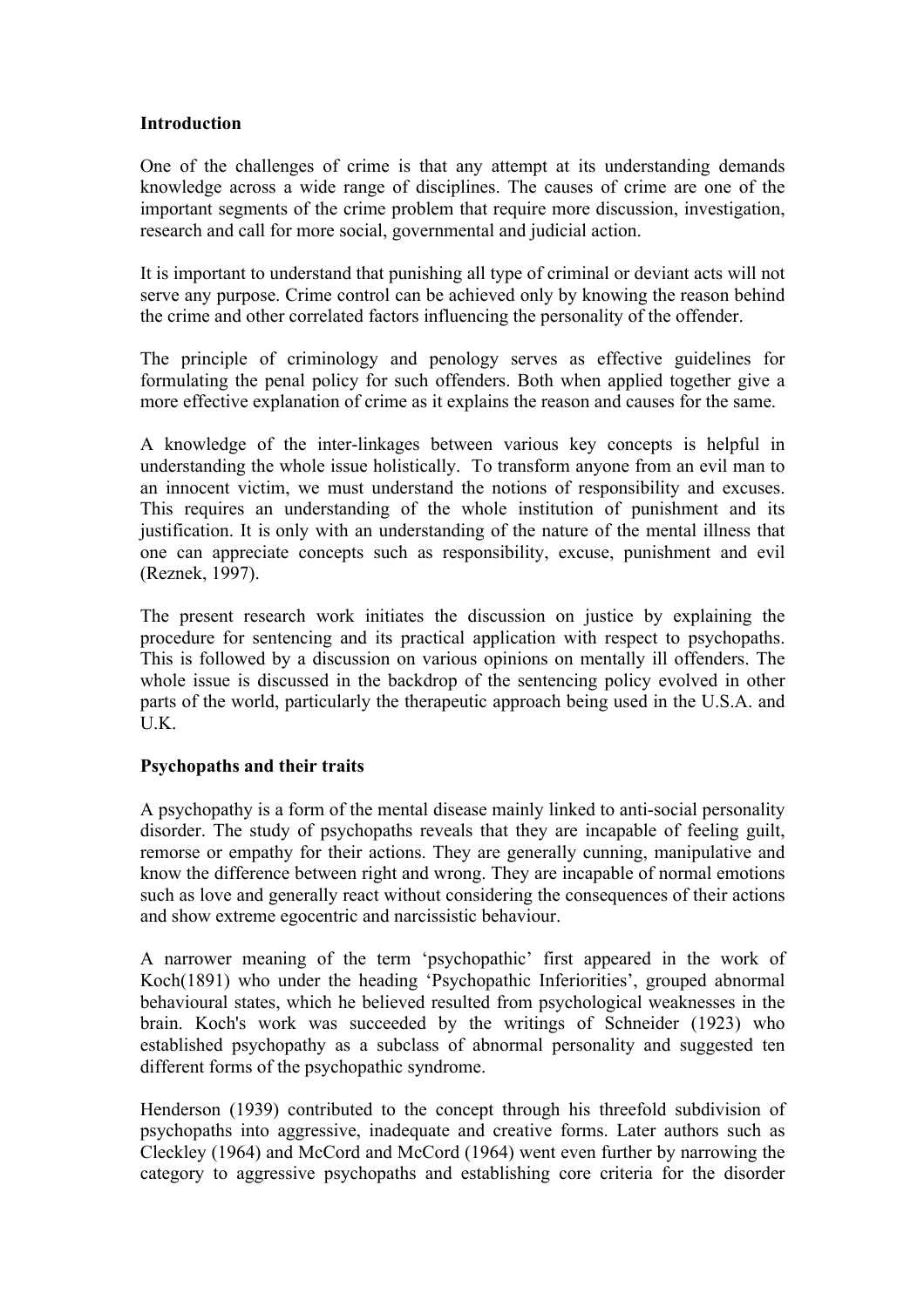centred on antisocial behaviours. Undeniably, Cleckley's publication of *The Mask of Sanity(1964)* has proved to be one of the most influential sources of the view that the psychopathic personality is a distinct clinical entity.

In order to explain Psychopathy, several checklists were proposed by psychologists and psychiatrists. The most commonly used are called the Psychopathy Checklist-Revised (PCL-R), developed by Dr. Robert Hare and his colleagues. Hare's Psychopathy Checklist (1985) has been able to establish some validity to core diagnostic entities for psychopathy and as a result, these are now the most widely used classifications of the disorder (Coid,1993).

Robert Hare (1999) describes psychopaths as "intraspecies predators who use charm, manipulation, intimidation and violence to control others and to satisfy their own selfish needs. Lacking in conscience and in feelings for others, they cold-bloodedly take what they want and do as they please, violating social norms and expectations without the slightest sense of guilt or regret."

Remarkably, however, they understand from an early age that society expects them to behave in a conscientious manner and therefore they mimic this behaviour when it suits their needs. Dr. Newman (1998), a psychologist who has studied psychopaths, believes that psychopathy is essentially a type of "informational processing deficit" that makes individuals oblivious to the implications of their actions when focused on tasks that promise an instant reward. They are focused on a short-term goal such as sexual pleasure and are indifferent to other cues such as the victim's fear and become insensitive to emotions entirely.

Psychopaths are diagnosed by their purposeless and irrational antisocial behaviour, lack of conscience and emotional vacuity. They are thrill seekers, literally fearless. Punishment rarely works, because they are impulsive by nature and unafraid of the consequences. Incapable of having meaningful relationships, they view others as fodder for manipulation and exploitation.

It is important to stress that psychopaths commit crime due to disease and not due to any other motive. They are victims, not criminals and for this reason, this paper suggests the need for a therapeutic approach towards psychopaths.

## **Definition of crime**

In view of the recent spurt in the number of criminal acts allegedly committed by psychopaths, it is necessary to discuss the concept of crime, criminal responsibility, punishment and legal and medical issues pertaining to psychopaths, in order to explain the argument for therapeutic approach.

A crime is a violation of the criminal law, which meets with the disapproval of society. According to Sir William Blackstone (Volume IV), '*A crime is an act that is capable of being followed by criminal proceedings, having one of the types of outcome (punishment) known to follow these proceedings*.

This definition clearly has a number of important consequences. First and foremost an act has to be committed before a crime can be said to have occurred as thought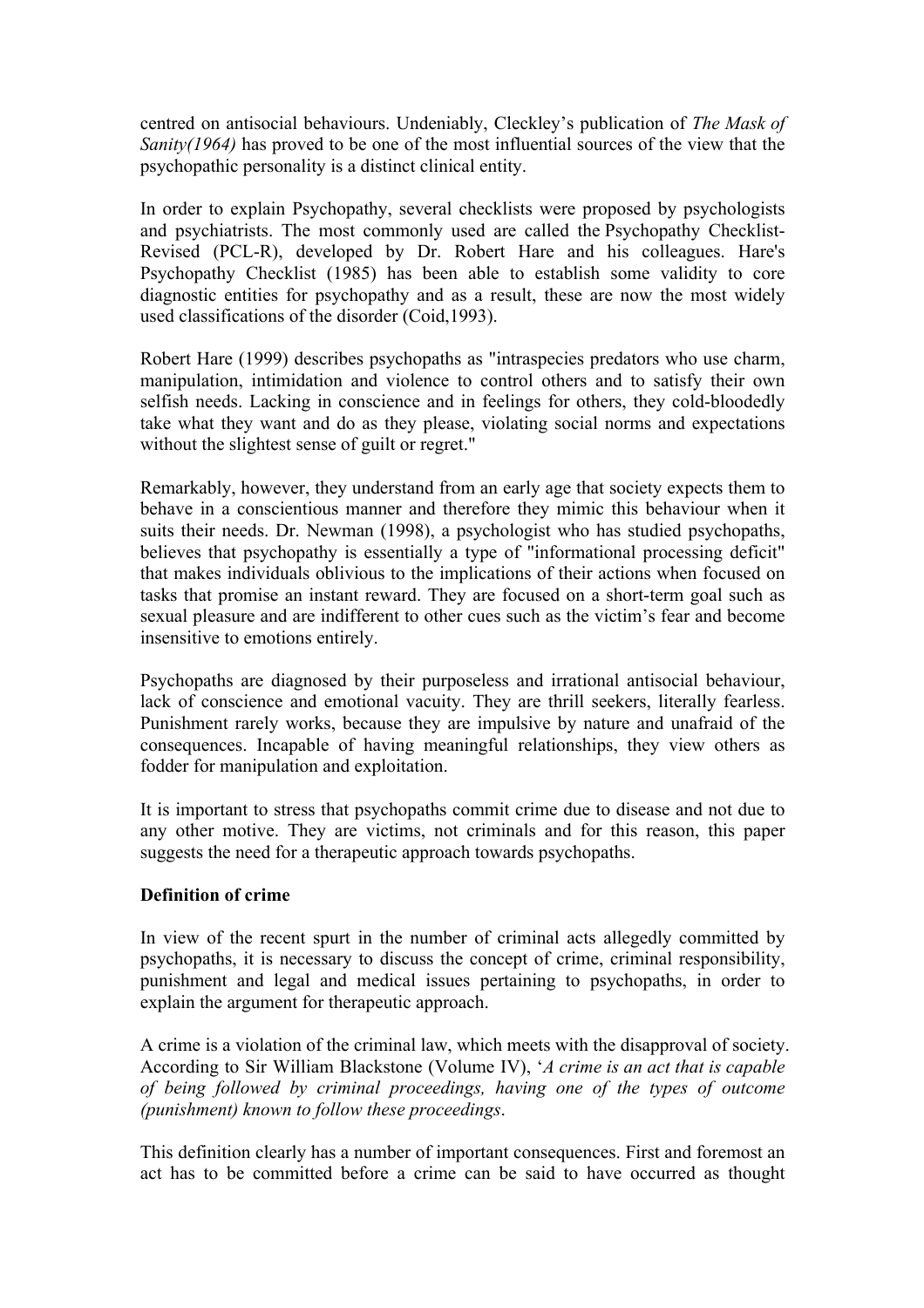without some action there is no crime. Further, the act must be legally forbidden because 'anti-social' behaviour in itself is not a crime unless specifically and explicitly prohibited by law *(actus reus)*. Keeping this in mind, in the majority of instances, the individual must also have had criminal intent in committing the act *(mens rea),* the exception being crimes of strict liability. An interesting discrepancy arises here between what might seem morally wrong, as opposed to 'wrong' in the legal sense.

# **Criminal responsibility**

It is worth noting that mentally ill offenders usually stand trial in the same way as the other offenders, but if proper care is taken at the time of sentencing of their mental state then there is a possibility of psychiatric treatment. Not only is it important to determine whether a person is guilty it is equally important to consider his mental state at the time of commitment of the act.

Before conviction, it is necessary to prove -

1. That he carried out an unlawful act (*Actus reus*) (Intent).

2. That he had a certain guilty state of mind at the time, namely *mens rea* (Guilty mind).

When a person is charged with an offence, the defence can be made that he is not capable because he did not have a sufficient degree of *mens rea*. Psychopaths never have *mens rea*, in fact, their act is due to disease.

## **Essentiality of** *mens rea*

*Mens Rea* is an essential element in every crime. There may be no crime of any nature without an evil mind. The concurrence of act and guilty mind constitutes a crime (Srivastava, 2005). Lord Diplock in the case of *Swet v. Parslev*<sup>1</sup> said, 'An act does not *make a person guilty of a crime unless his mind is so guilty*'. It is, however, important to distinguish *mens rea* from motive. Motive should be taken into consideration at the sentencing stage and not at the time of deciding the question of *mens rea*.

Many crimes include an element that actual harm must occur, in other words, causation must be proved. For instance, homicide requires a killing, aggravated battery requires serious bodily injury and without this outcome, no crime would have been committed (Srivastava, 2005).

*Every crime is legally a wrong, but not every wrong is defined as a crime*. Linking crime and morality, Garafalo (1914), an eminent Italian criminologist observed that "*crime is an immoral and harmful act that is regarded as criminal by public opinion because it is an injury to the moral sense as possessed by a community*" (Paranjape,2009).

Morality is defined as "the principle of right and wrong." As moral creatures, humans deserve praise for good deeds and punishment for bad ones. Punishment may range

<u> 1989 - Johann Stein, mars et al. 1989 - Anna ann an t-Anna ann an t-Anna ann an t-Anna ann an t-Anna ann an t-</u>

 $1$  1970 AC 132.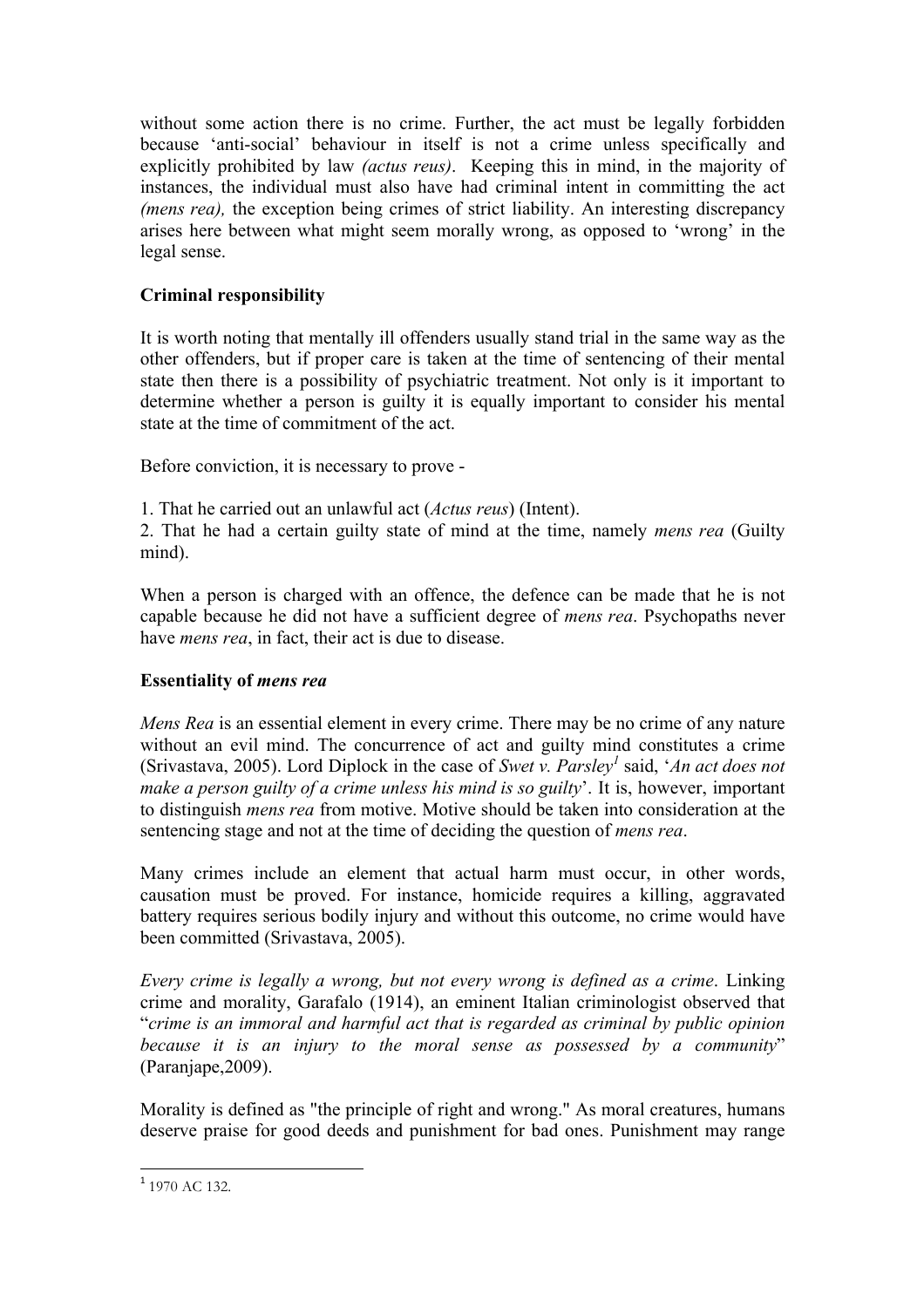from a slap on the wrist to death, but the punishment must fit the crime. This is known as *lex talionis*, or in common jargon, "an eye for an eye"(Rodriguez). Abolitionists often insist that if we argue for *lex talion* justice we must be prepared to rape rapists, beat sadists, and burn down the houses of arsonists. Certainly, this is the case if *lex talion* is taken literally, as criminals do deserve severe punishments, but such a literal interpretation is unaccepted to any civilized criminal justice system"(Rodriguez).

### **Psychiatry and law**

Psychiatry and law approach the problem of human behaviour from different philosophical perspectives. Psychiatry purports to be scientific and takes a deterministic position with regard to behaviour. Its view of human nature is expressed in terms of drives and dispositions which, like mechanical forces, operate in accordance with universal laws of causation. Criminal law is, however, a practical, rational, normative science which, although it draws upon theoretical science, its concern is also to pass judgment on human conduct. Their view of human nature asserts the reality of free choice and rejects the thesis that the conduct of normal adults is a mere expression of imperious psychological necessity (Judge leven, 1965).

In Courts of law, Psychiatrists talk of manic-depression, schizophrenia, and psychopathy while lawyers of insanity and diminished responsibility. Psychiatrists make deterministic assumptions and explain behaviour in terms of desire and beliefs and analyze the causes of behaviour, while lawyers assume free will and explain behaviour in terms of desires and beliefs. Psychiatrist analyses the cause of behaviour, while lawyer looks for the reasons. How do these different concepts and theories relate to one another? Is there a way of reconciling the assumption of determinism and free will? Is insanity a moral or legal concept with no relation to psychiatric concepts? Or is insanity a scientific concept, the presence of which is settled by facts? (Reznek, 1997)

Although considerable efforts are being made at various forums, generally due to the lack of information and awareness about psychopaths, they are considered as monsters, not patients. This mindset needs to be changed and they should be treated rationally, i.e. as a patient, not as an offender.

## **Contemporary form of punishment**

The term punishment is defined as, "pain, suffering, loss, confinement or other penalty inflicted on a person for an offence by the authority to which the offender is subjected to (Julican, 1922-23 )."Punishment is a social custom and institutions are established to award punishment after following criminal justice process, which insists that the offender must be guilty and the institution must have the authority to punish.

Mainly there are four theories of punishment (Dutta online):-

1. Deterrent: - This is one of the primitive methods of punishments which believes in the fact that if severe punishments were inflicted on the offender it would deter him from repeating that crime.

2.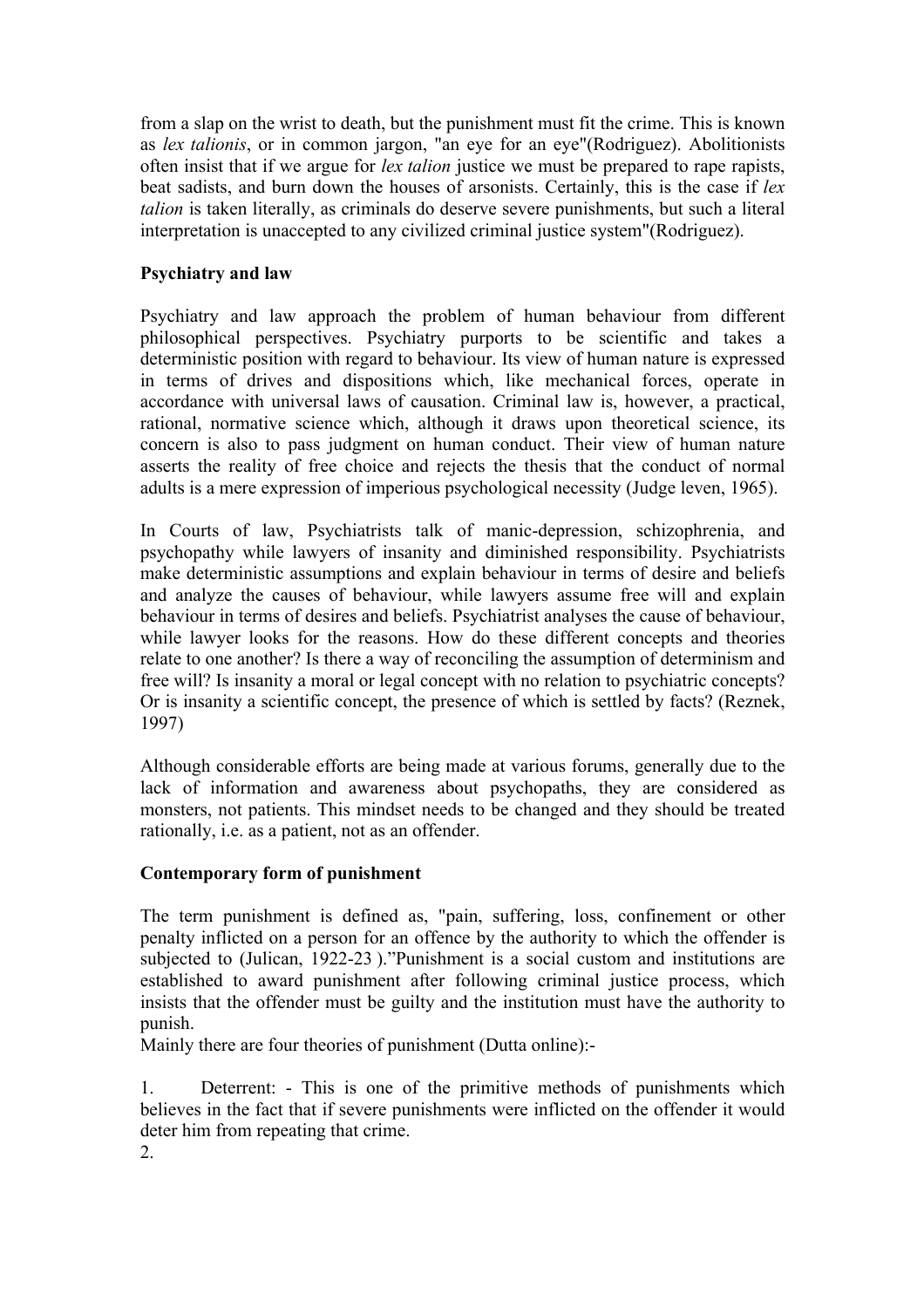3. Retributive: - This theory underlines the idea of vengeance and revenge rather than that of social welfare and security. They believe in the theory of 'an eye for an eye and tooth for a tooth'.

4. Preventive: - Unlike the former theories, this theory aims to prevent the crime rather than avenging it. Looking at punishments from a more humane perspective it rests on the premise that the need of a punishment for a crime arises out of mere social needs i.e. while sending the criminals to the prisons the society is, in turn, trying to prevent the offender from doing any other crime and thus protecting the society from any anti-social element.

5. Reformative: - The most recent and the most humane of all theories is "Reformatory theory", based on individual treatment and rehabilitation. This theory puts forward the changing nature of the modern society where it presently looks into the fact that all other theories have failed to put forward any such stable theory, which would prevent the occurrence of further crimes. This theory condemns all kinds of corporal punishments.

It is interesting to note that according to the contemporary approach of punishment, the intention is to transform the offenders into a normal citizen through reformation and rehabilitation. The prisons or correctional homes promote vocational training for the inmates to lead a good life in the society. They even release them early on the ground of good conduct. In the cases of mentally ill patients, they are sent to the hospital for treatment rather than prisons for punishing them. But unfortunately in the case of psychopaths mostly punitive approach is taken rather than reformative.

## **Psychopaths and present judicial system**

In this paper, an attempt has been made by discussing some cases; to point out that psychopathy is generally a non-emphasised area in the present judicial system. It is a challenge to criminal law and the criminal justice system in general because psychopaths are very difficult clients. They are very complicated at times because at one point they understand the nature of charges; on the other hand, they do not have any *mens rea* behind it. They admit the entire criminal act without showing any remorse. However, these entire acts are due to disease but it appears to be an act of a blatant criminal, which eventually punished them severely. They appear to be fit to stand trial but medically they are sick.

Psychopaths may be at a risk of malingering incompetence if they believe that it would be in their interest to be found incompetent, but the risk of malingering is distinguishable from genuine incompetence to stand trial or from any other criminal law criterion related to mental abnormality (Cleckley, 1976).

The nature of the crime committed by psychopaths is very heinous in nature, at first glance, anyone can allege to award severe punishment to them, but after understanding the reason behind the crime it is evident that the crime committed is not due to any *mens rea* but only under the influence of serious mental disease. As per law, any crime committed by a mentally ill criminal is subject to treatment, not punishment. On the contrary, there are many cases in which severe punishment has been imparted to the psychopaths. Some of the notable cases are:-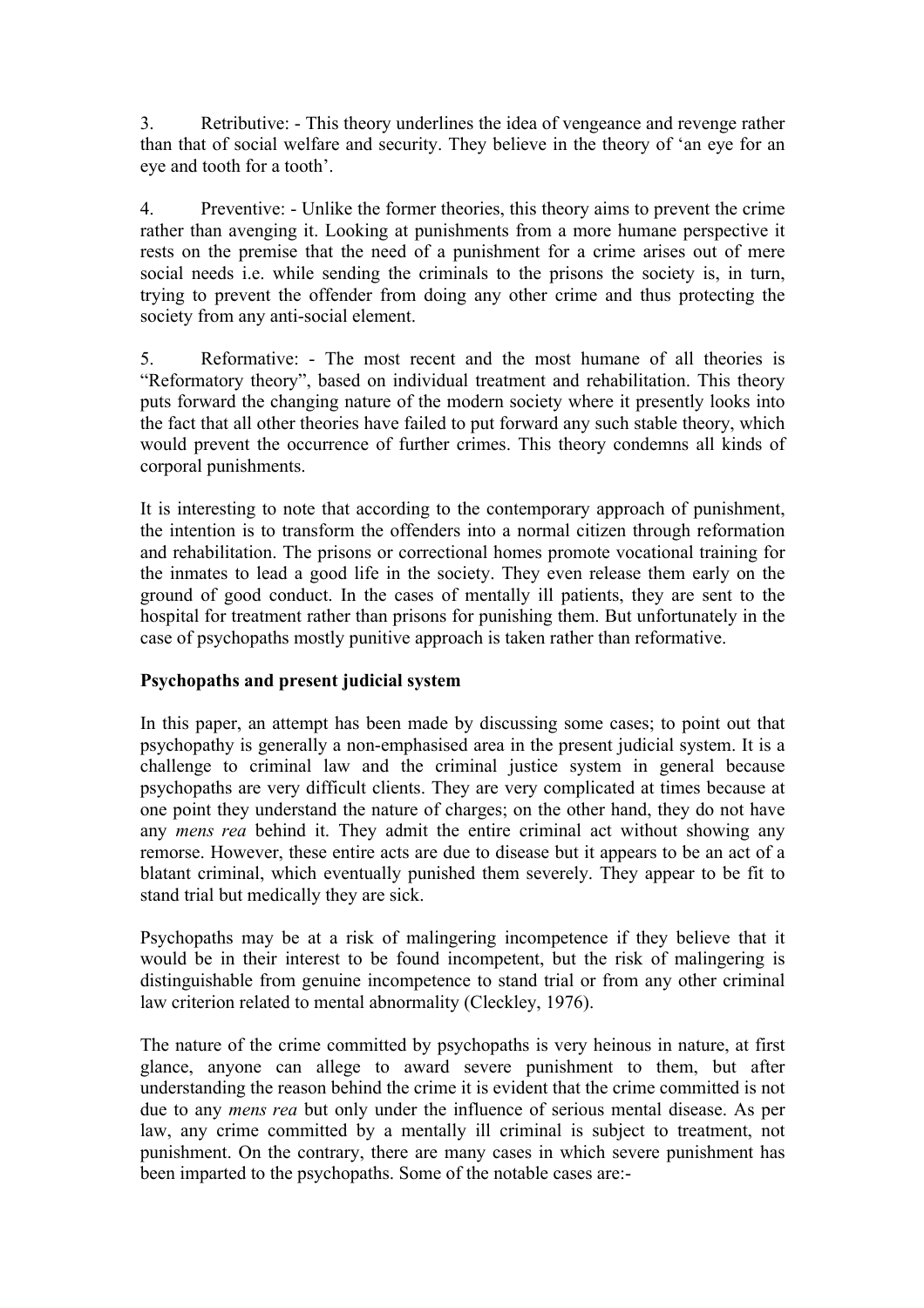# **1. Albert Fish** (truetv, online)

Albert was a sado-masochist who had a bizarre behaviour of self-flagellation and sticking needles in his body, as well as religious delusions, he declared: "I always had a desire to inflict pain on others and to have others inflict pain on me. I always seemed to enjoy everything that hurt." He believed that God had ordered him to torment and castrate little boys. He actually killed fifteen children and mutilated about a hundred others, in 23 states, but the figures may be much higher. He tortured, decapitated, castrated, drank their blood and ate several parts of his small victims cooking them with delicacies. Albert Fish was executed for his crimes in the electric chair in 1936, totally without shame or remorse

# **2. Ted Bundy**(truetv, online)

Bundy (Theodore Robert Cowell) was a handsome man with an attractive personality, who was initially a Grocery clerk and later a Stocker. He was a necrophile who abused the bodies of his victims until they began to rot. He decapitated at least 12 of his victims and kept some of the severed heads in his apartment for a period of time as mementos. He was given the death penalty twice for those crimes.

# 3. **Elizabeth Bathory** (Positivemed, online)

Elizabeth Bathory is notoriously known for the brutal serial killing of hundreds of girls and women. She was a countess who belonged to the Bathory noble family of Hungary during the late 1500s. Atrocities inflicted by her include severe beatings; burning or mutilation of hands, faces, and genitalia; freezing of victims; biting of the flesh of faces and other body parts; surgery on victims; starving of victims; and rape and molestation of victims.

Though unconfirmed, it is said that she killed up to 650 women. She believed that blood from virgin can keep her skin forever young. There were more than 300 witnesses who were willing to testify against her. She was eventually sentenced to home arrest, where she died in 1614.

# 4. **The Nithari killer** (Scoopwoop, online)

Surinder Koli was the domestic help of Moninder Singh Pandher, a wealthy businessman from Noida. Initially, in 2006, they were both arrested in connection with the discovery of skulls of missing children in Nithari village on the outskirts of Noida. The case took many twisted turns and there was a huge media furore over what was really going on. There were accusations of rape, cannibalism, pedophilia and even organ trafficking - some of these had substance, while others were mainly rumours. As of now, Surinder Koli has been found guilty of 5 homicides and is on death row while Pandher awaits his fate as there are 11 other unsolved murders under the same investigation.

# **5. John Wayne Gacy (**Reitwiesner, online)

John Wayne Gacy, Jr. was an American serial killer active between 1972 and 1978. Until he was arrested, Gacy raped and murdered at least 33 young men and boys,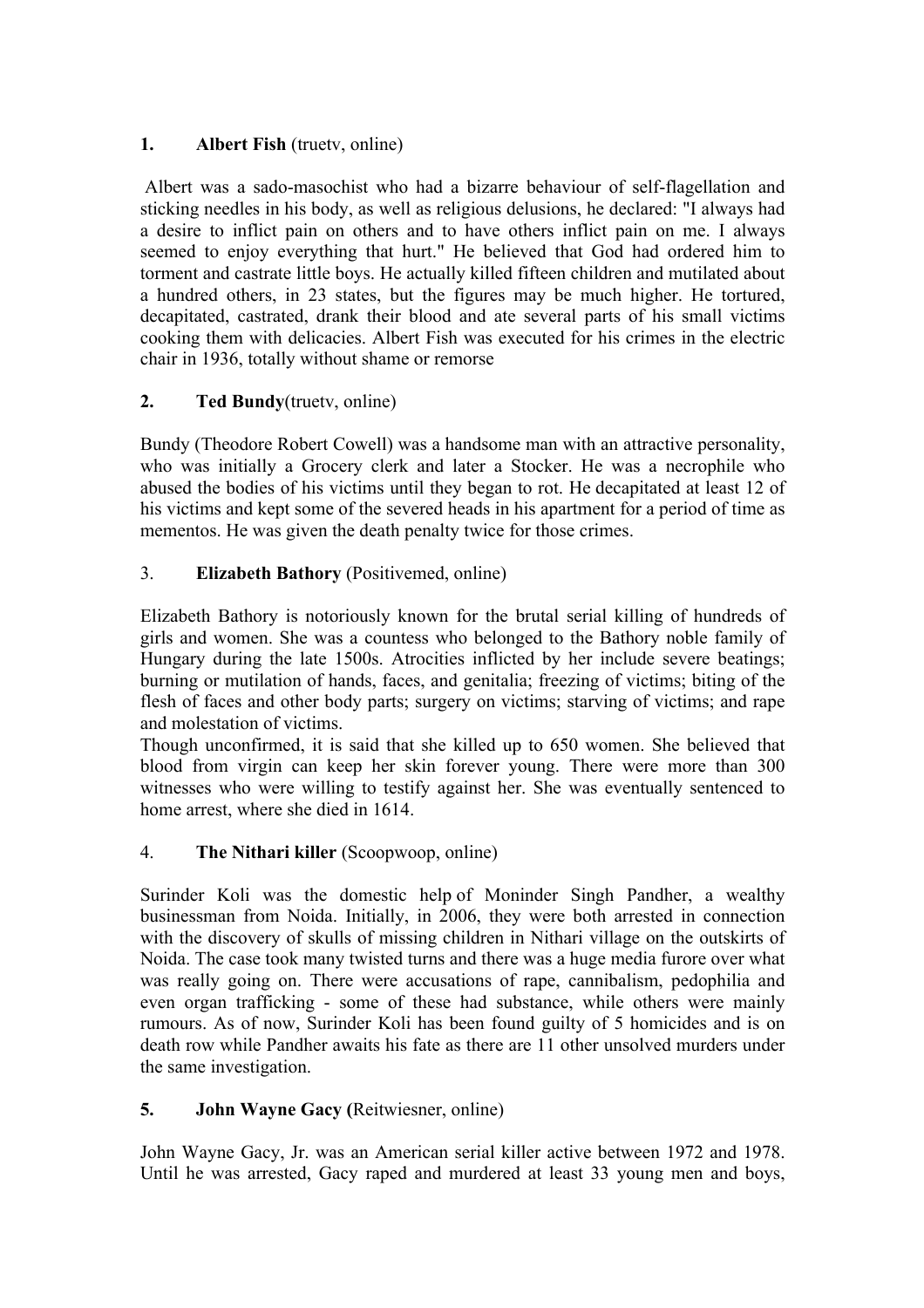mostly teenagers. Although some of his victims' bodies were found in the river, he buried 26 of them in the small crawl space underneath the basement of his home and three more elsewhere on his property. He was sentenced to death.

# 6. **Raja Kalinder-The brain eater** (Express News Service, online)

Raja Kalinder was a low-level employee at the Central Ordinance Depot (COD) in Naini who was convicted nearly 12 years after Kalinder's nefarious activities including killing people on the slightest pretext, dismembering their bodies and keeping their skulls in his house came to light in 2000. He admitted to killing at least 11 other people following his arrest. During the course of the investigation, the police found that he killed people almost without reason, or if he got angry. He behaved "as a king", who would "hand out punishment" to anyone who crossed his path. He was sentenced to life imprisonment.

From the cases stated above it is evident that mostly death penalty is given to the psychopath. However, it is undeniable through facts and figures that they are patients, not the criminals. As discussed earlier, it becomes a challenge for the medical and judicial system, whether to penalise them or send them for treatment because psychopaths appear to be fit for trial.

# **Grounds for Therapeutic approach**

*"All persons deprived of their liberty shall be treated with humanity and with respect for the inherent dignity of the human person"* (UNICCP, 1966)*.*

According to the principle of penology the very idea of punishment is: -

- $\blacksquare$  to make a criminal understand the consequences of his act,
- $\blacksquare$  to create a feeling of fear in society in order to stop the repetition of the crime
- $\blacksquare$  to formulate a feeling of regret and guilt in a particular person for his act,
- ¡ to help an offender to become a better person and to live a better life through a reformative or correctional method.
- to abolish crime not the criminals.

Psychopaths do not have a feeling of "guilt" and "regret" and hence punishing them is not a solution to the problem. They commit a crime only due to disease and not due to guilty mind. They do not understand the nature of the crime.

As per procedure, almost every offender is subjected to clinical test and psychiatric test in these cases. The problem with psychopaths is that they seem to be fit for trial. Moreover, they do not hide anything and admit their crime with no remorse. This attitude and acceptance of crime commission mislead the case and they are deemed as a gruesome offender with no repentance for their act. Hence, it should be mandatory that such type of behaviour should be immediately taken into account and as a matter of standard procedure, such offenders should essentially be subjected to a medical test involving psycho-analysis for confirming the mental state of such offenders.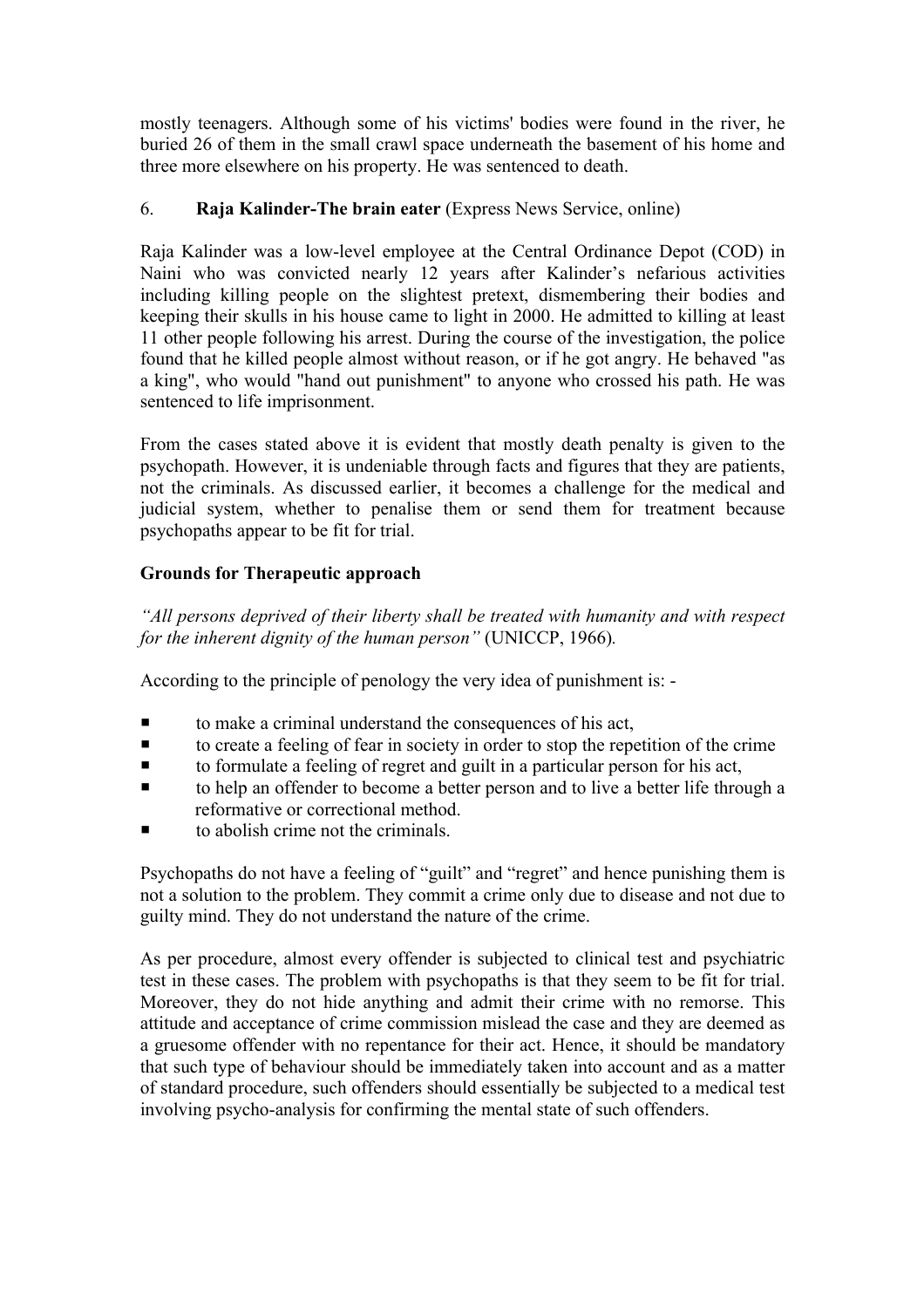#### **Therapeutic approach in U.K. and U.S.A**

In U.K. and U.S.A. laws have already been framed for psychopaths in which they not only identify them but also deal with them suitably.

In England and Wales, the law has accepted the medical view that antisocial behaviour may result from a psychological abnormality, distinct from mental illness and that it may be appropriate to divert offenders suffering from this disorder to the mental health system for treatment rather than punishment (Higgins,1995). According to Chiswick (1992), tests with those who have been legally defined as psychopathic indicate that the disorder has a high comorbidity with other clinical syndromes, and this has an important bearing on their treatment.

Therapeutic communities (TCs) were developed after the Second World War. One of the oldest is the **Henderson Hospital** which has had some success in treating patients with personality disorder, some of which would be regarded as severe. **HMP Grendon Underwood** (operating since 1962) deals with prisoners who may be regarded as having moderate to severe personality disorders. High-security hospitals **Ashworth, Rampton and Broadmoor** all have some provision specifically for people with severe personality disorder, who pose a high risk. There are a few specialised prisons or wings which concentrate on treating particular disorders. **Grendon Prison,** for instance, has a therapeutic community treatment programme for personality disorder and 'C' wing in **Parkhurst Prison** runs a programme for inmates with severe personality problems. Dangerous Severe Personality Disorder (DSPD) individuals are held in both the prison system and health service facilities. The majority of this group is managed by the prison service. The government in U.K. first introduced the term DSPD in a consultation paper, 'Managing Dangerous People with Severe Personality Disorder' in 1999, which proposed how to detain and treat a small minority of mentally disordered offenders who pose a significant risk of harm to others and themselves. Specialist services to deal with these people, most of whom are thought to be serious violent and sex offenders, were proposed in the white paper Reforming the Mental Health Act in December 2000.

In U.S.A. various states have enacted laws specific to dealing with psychopaths. Washington State Legislature defined a *"Psychopathic personality" and* "*sexual psychopath"* and proposed *Sentencing Reform Act of 1981.*

California enacted a psychopathic offender law in 1939. In 1995, California and many other states in the US have passed a special statute for psychopaths.

To a certain extent, this is due to the intense demand for medical and legal practitioners as well as some civic groups who are convinced that the commissions of the sex crime are usually, if not always, evidence of a mental disorder which should be treated rather than punished. Approximately 20 states in U.S have statutes that address dangerous sex offenders and sexual psychopaths (Federick and Marchel, 1995).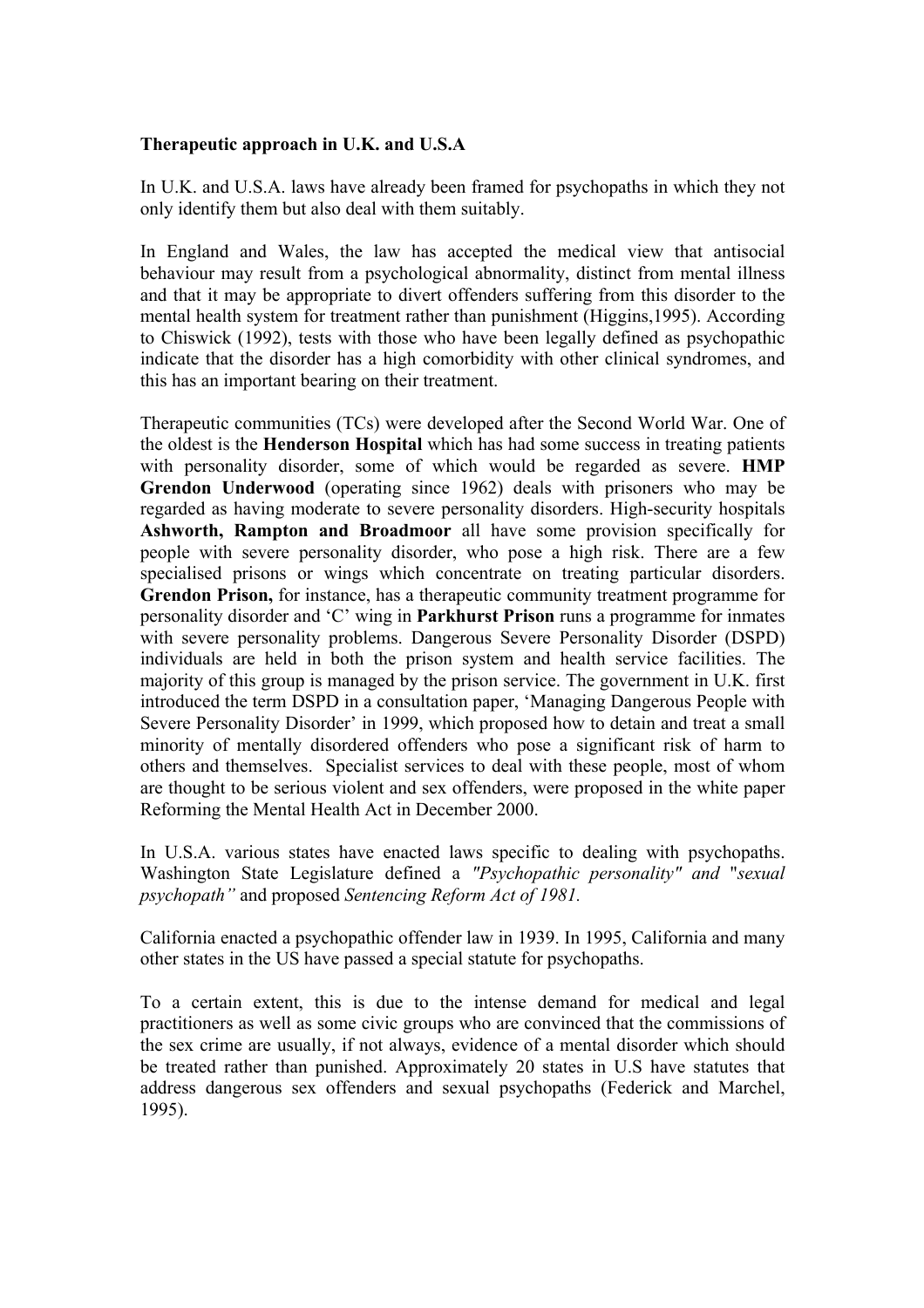These statutes permit the state to retain custody of the sexual psychopath, or sexually dangerous person until he or she is cured of the mental illness. In effect, this allows the state to impose an indeterminate and often lifetime, sentence.

In 1939, Minnesota enacted a "psychopathic personality" (PP) law that provides for indefinite civil commitment of dangerous sex offenders to the Department of Human Services for treatment. The State of Minnesota uses civil commitment to institutionalize certain sex offenders in highly secure treatment facilities.

#### **Conclusion**

The paper concludes firstly, that psychopaths are complex, dangerous and serious mentally ill criminals/patients. The nature of the crime they commit is mostly heinous, but at the same time, they do not have any *mens rea* behind that. The driving force behind the crime is their serious mental disease. This has led to the rethinking that Psychiatry and law approach human behaviour from different philosophical perspectives. Psychiatry professes scientific and psychological approach towards the disease, whereas, law stress upon reason, *mens rea* and *actus reus*. Every offender has a different state of mind and reason to commit any offence or it may be due to a certain disease.

Secondly, when the competence of the accused is questionable, the Court should order an evaluation, which should be performed by a psychiatrist or psychologist. Hearing should then be held to determine whether the defendant is competent enough to stand a trial. In the case of mentally ill criminals, it is essential to stress upon the disease and accordingly quantum of punishment should be decided.

Thirdly the paper proposes therapeutic approach towards psychopaths rather than punitive because they are victims in their own way. They do not understand the nature of the crime. They do not have any guilt or remorse of their action. They need to be kept in hospital or asylum for the treatment because they are very dangerous. U.S.A and U.K. have set an example for other countries by implementing a therapeutic approach for psychopaths.

The paper additionally tries to highlight the fact that the fundamental problem in the implementation of the therapeutic approach is that most people are not aware of this disease and its implications. To address this issue certain measures have to be taken, for instance, a proper training program must be designed for the police to make them familiar with the psychological aspect of criminal behavior, crime and mental illness. Subjects like 'Mental Illness and the Criminal Mind', must be included as a subject for law graduates so that advocates and judges are sensitised towards this problem from the beginning. Lectures and workshops by Psychiatrists, visits to the mental hospital, meeting mentally ill offenders and frequent interaction with doctors dealing with such patients must be made an integral part of legal teaching. Separate wards must be made in the hospitals for psychopaths and if they are serious then proper asylums should be made for their treatment. Provision for separate high-security prisons or Psychiatric Prisons where only mentally ill prisoners can be housed for treatment and management of the psychiatric illnesses will further help this cause. The Correctional home staff and Medical officers of such institutions should be trained in the art of mental illness screening, identification, counselling, and referral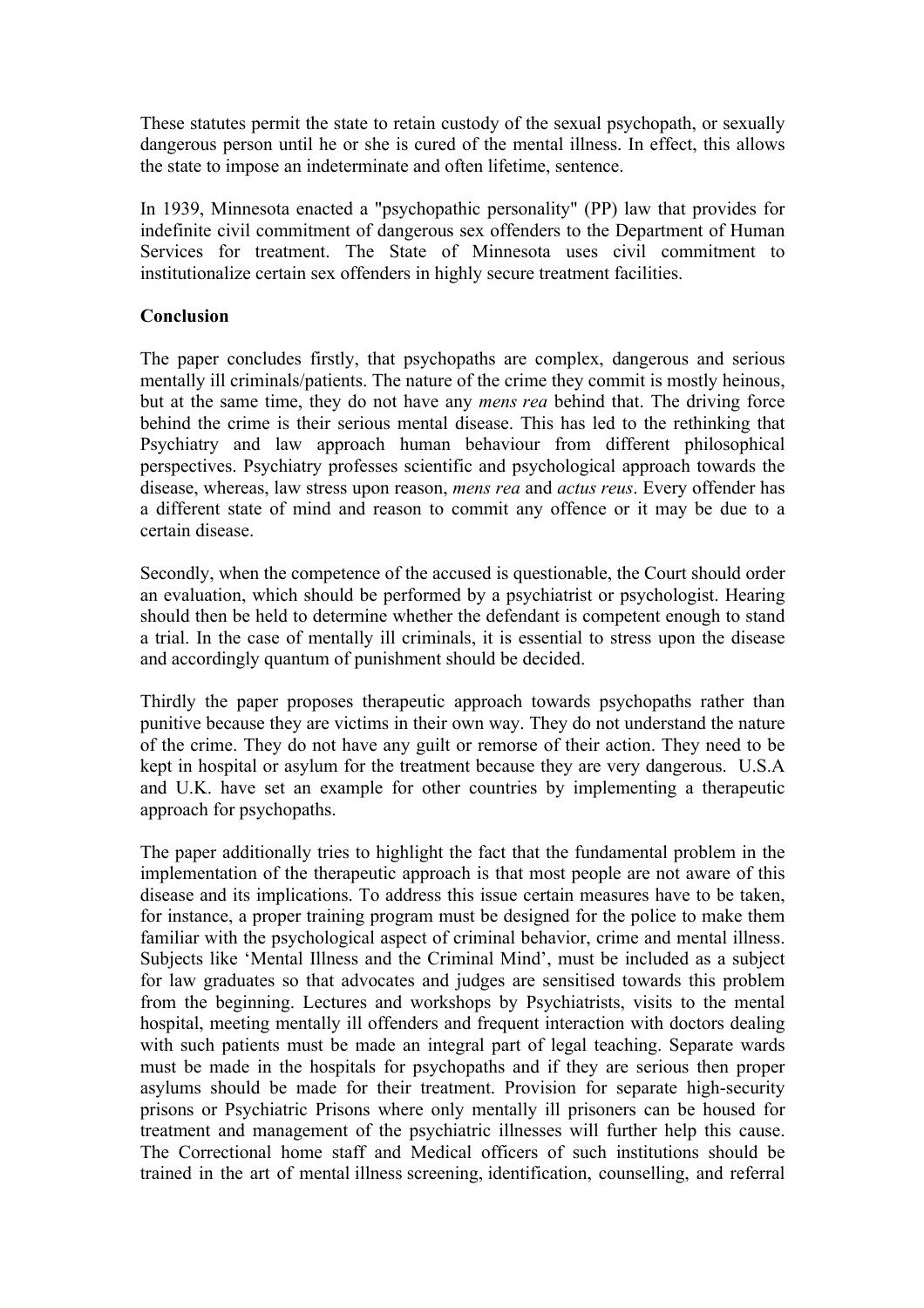services. All stakeholders like NGO's, parents, schools, etc should also be included in mass awareness programme by involving the media.

In summary, stress should be given to the therapeutic approach than the punitive approach on the humanitarian, medical and legal ground. Justice for psychopaths can only be imparted through therapy and not by inflicting punishment because patients should always be treated not punished.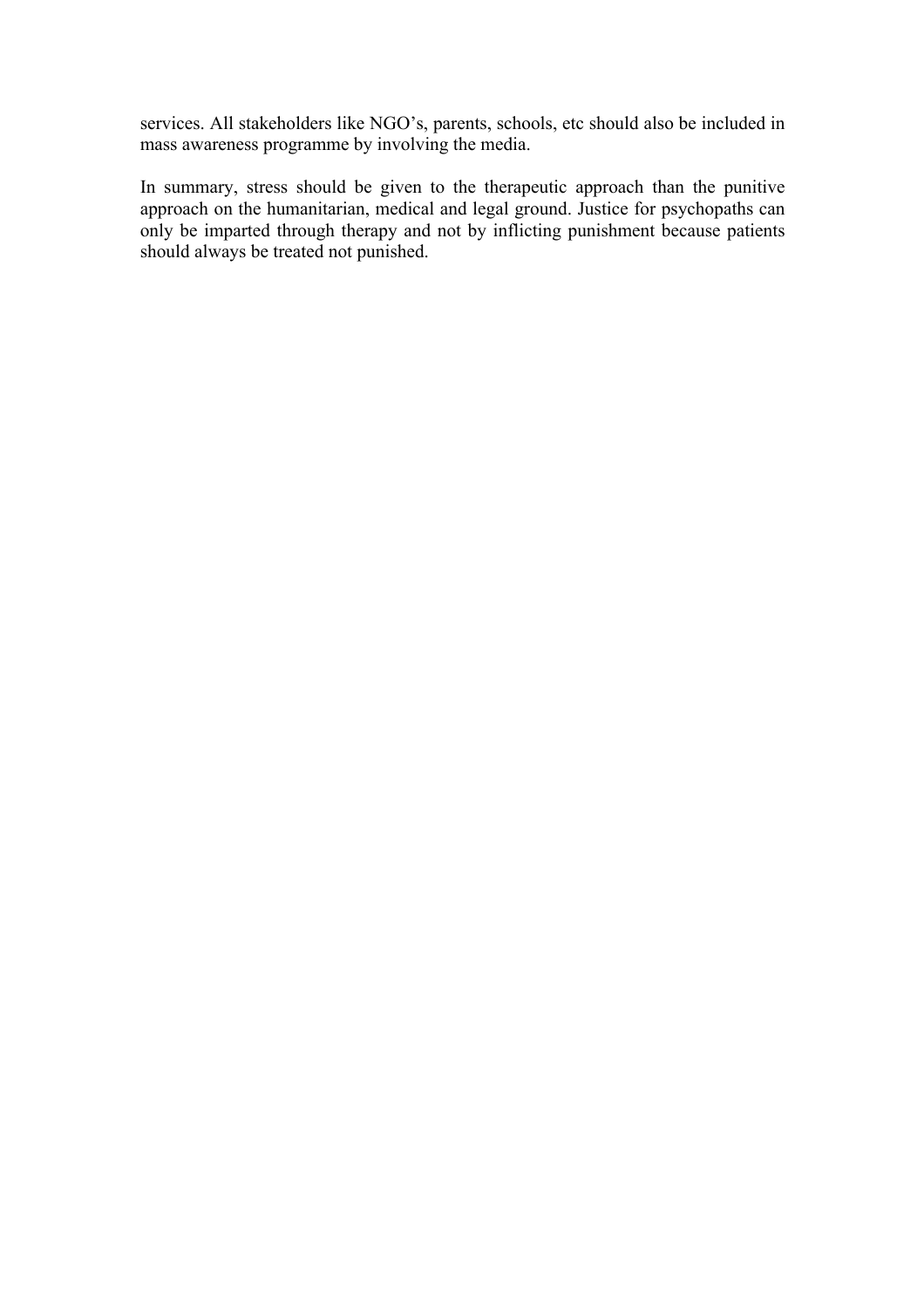#### **References**

16 Indian Serial Killers in India you'll shock to know About. And Yes, One of Them is Just a Child, [online], *Scoopwoop*, Retrieved from http://www.scoopwhoop.com/inothernews/gruesome-indian-serial-killers/.

Blackstone William: *Commentaries* Vol. IV.

Chiswick, D. (1992 ) ,Compulsory detention of patients with the psychopathic disorder: an abnormally aggressive or seriously irresponsible exercise. *Criminal Behaviour and Mental Health*, **2**.

Cleckley, H. (1964), *The Mask of Sanity* (Forth ed.), United States: Mosby.

Cleckley, H. (1976), *The Mask of Sanity* (Fifth ed.) St Louis, MI: Mosby.

Tyrer.P & Stein. S (1922-23), *Personality Disorder Reviewed,* London: Gaskell. Criminology and Police Science: v.13: 235.

Cooke D. J, Forth A. E. and Hare R. D. (1998), *Psychopathy: Theory, Research, and Implications for Society*. Dordrecht, The Netherlands: Kluwer.

Dutta Shaswata, Theories of Punishment- A socio-legal view [online], *Legal Service India*, Retrieved from http://www.legalserviceindia.com/articles/pun\_theo.html .

Famous Psychopaths [online], *enkivillage*, Retrieved from: http://www.enkivillage.com/famous-psychopaths.html

Federick J.Hacker and Marcel Frym (1995), *The Sexual Psychopath Act In Practice: A Critical Discussion*, No. 5, California Law Review.

Garafalo: *Criminology*, (1914), p. 59 cited in Paranjape N.V.(2009), *Criminology & Penology*, Central Law Publications.

Hare, R. D. (1985), *The Psychopathy Checklist*, Unpublished manuscript, University of British Columbia, Vancouver: Canada.

Hare, R.D. (1999), *Without Conscience: The Disturbing World of Psychopaths Among Us*., Guilford Press.

Henderson, D. K. (1939), *Psychopathic States,* New York: Norson.

Higgins, J., Crime and mental disorder: II. Forensic aspects of the psychiatric disorder. In Chiswick D. and Cope R. (1995*), Seminars in Practical Forensic Psychiatry*, London: Gaskell.

Online Retrieved from http://www.trutv.com/library/crime/serial\_killers/notorious/fish/index.html.